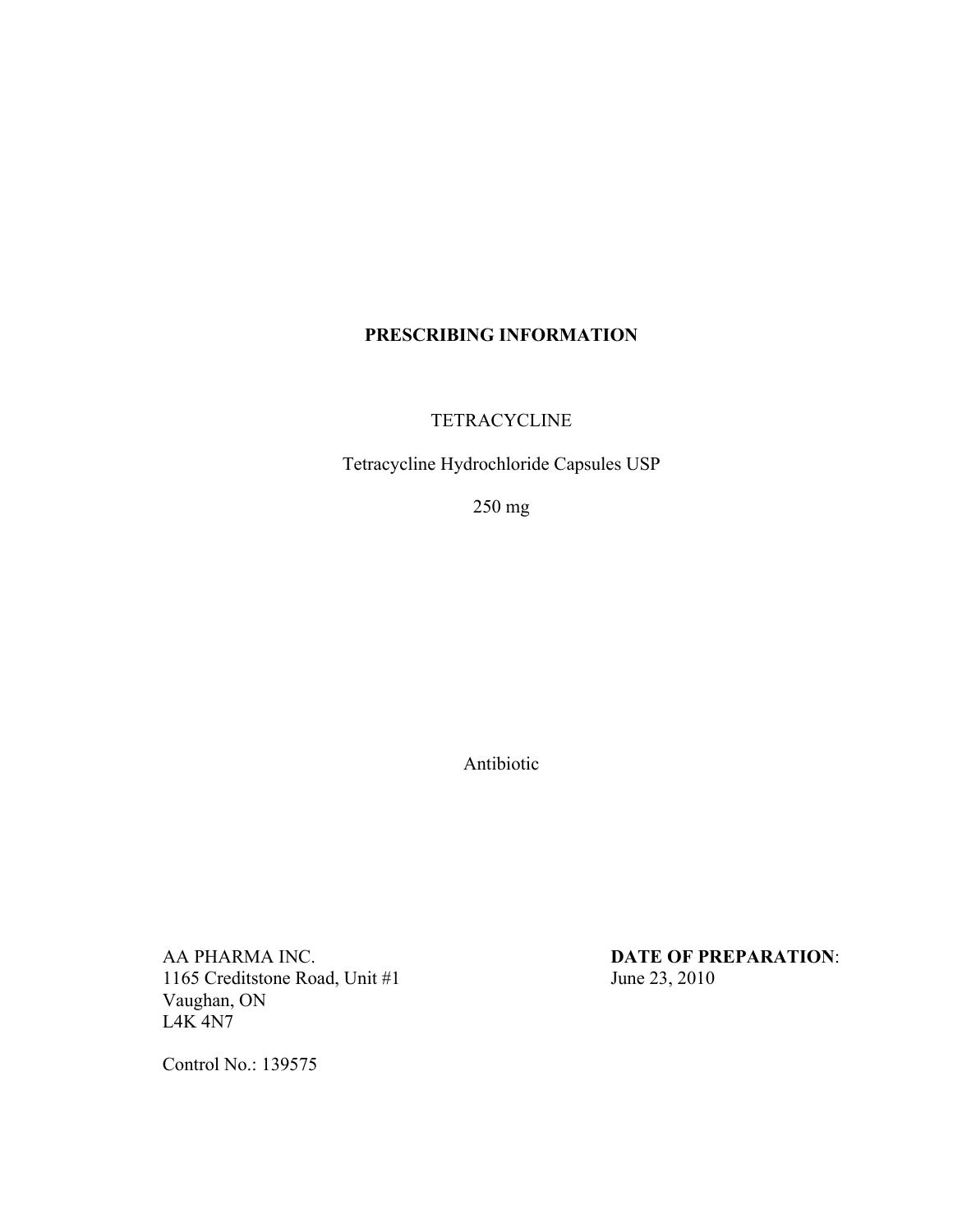# **PRESCRIBING INFORMATION**

### **TETRACYCLINE**

Tetracycline Hydrochloride Capsules USP

250 mg

### **THERAPEUTIC CLASSIFICATION**

Antibiotic

#### **INDICATIONS AND CLINICAL USE**

Many strains of bacteria have been shown to be resistant to the tetracyclines. These include certain strains of streptococci, staphylococci, pneumococci, gonococci, and many other gram negative organisms. Therefore, culture and sensitivity testing are advised to determine the susceptibility of the infecting organisms to tetracyclines.

Chemotherapy should not be initiated until all the necessary bacteriological investigations have been started.

Microorganisms that have become insensitive to one tetracycline invariably exhibit cross resistance to other tetracyclines.

Some cross resistance between the tetracyclines and chloramphenicol for gram-negative organisms but not for gram-positive ones has been reported. Tetracycline resistant organisms are most likely to be acquired from other individuals in a population where tetracyclines have been widely used.

The tetracyclines are indicated in infections caused by the following microorganisms: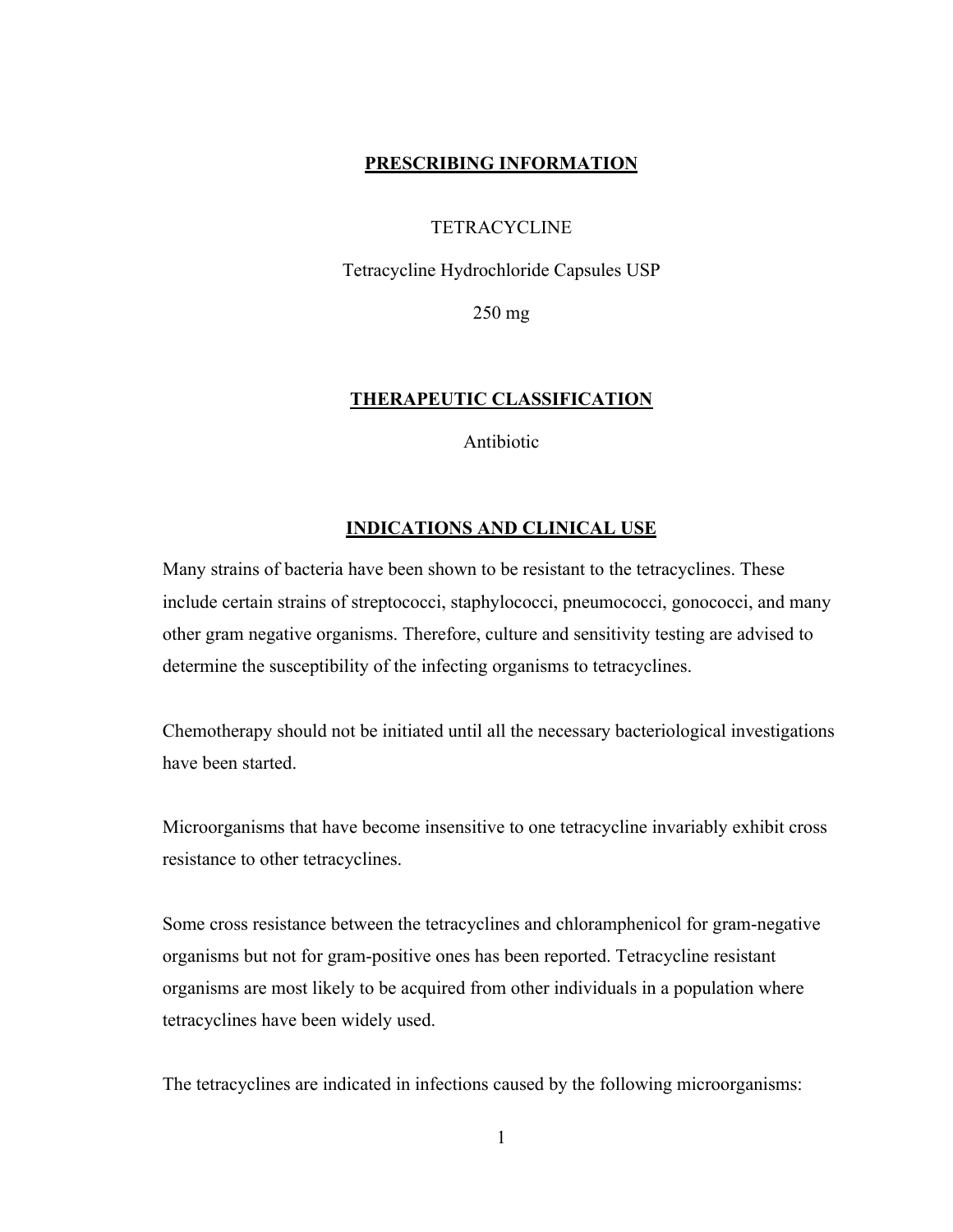Rickettsiae (Rocky Mountain spotted fever, typhus fever and the typhus group, Q fever, rickettsialpox, tick fevers), *M. pneumoniae* (PPLO, Eaton agent), agents of psittacosis and ornithosis, agents of *L. venereum* and *G. inguinale*, and the spirochetal agent of relapsing fever (*B. recurrentis*).

The following gram-negative organisms: *H. ducreyi* (chancroid), *P. pestis* and *P. tularensis*, *B. bacilliformis*. Bacteroides, *V. comma* and *K. fetus*, and Brucella organisms (in conjunction with streptomycin).

The following gram-negative organisms, when bacteriologic testing indicates appropriate susceptibility to the drug: *E. coli*, *A. aerogenes*, Shigella, Mima, Herellea, *H. influenzae* (respiratory infections), and Klebsiella infections (respiratory and urinary).

The following gram-positive organisms when bacteriologic testing indicates appropriate susceptibility to the drug: anaerobic streptococci, *S. pyogenes* (for upper respiratory infections due to Group A beta-hemolytic streptococci, penicillin is the drug of choice including prophylaxis of rheumatic fever), *S. pneumoniae*, and *S. aureus*.

The frequency of resistance to tetracyclines in hemolytic streptococci is highest in strains from infections of the ear, wounds and skin. Tetracyclines should not be prescribed for acute throat infections; also, they are not the drugs of choice in any staphylococcal infection.

When penicillin is contraindicated, tetracyclines are alternative drugs in the treatment of infections due to: *N. gonorrhoeae*, *T. pallidum* and *T. pertenue* (syphilis and yaws), *L. monocytogenes*, Clostridia, *B. anthracis*, Fusobacterium (Vincent's infection), and Actinomyces.

In acute intestinal amebiasis, the tetracyclines may be a useful adjunct to amebicides. In severe acne, the tetracyclines may be useful adjunctive therapy.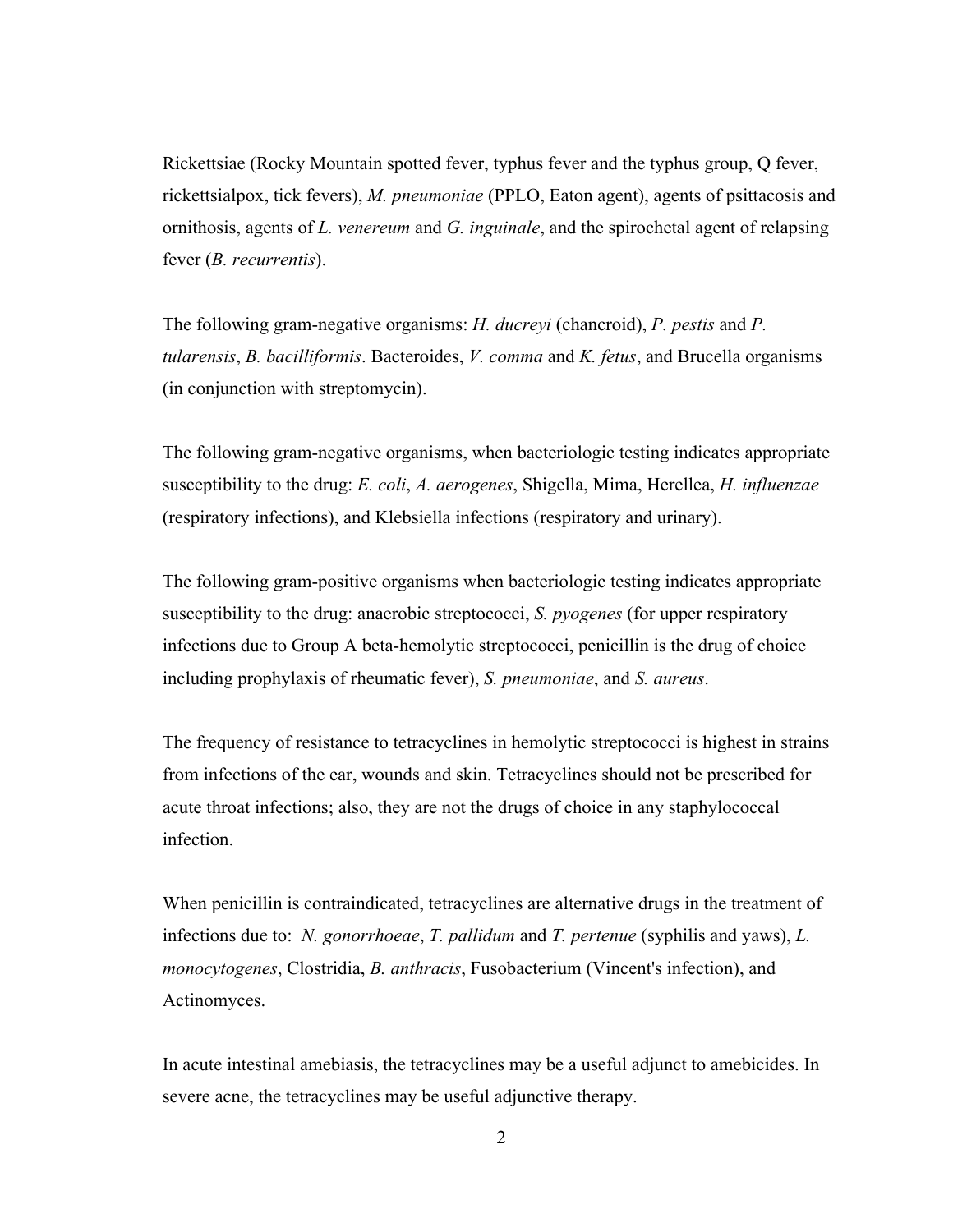Tetracyclines are indicated in the treatment of trachoma, although the infectious agent is not always eliminated, as judged by immunofluorescence.

Inclusion conjunctivitis may be treated with oral tetracyclines or with a combination of oral and topical agents.

Because tetracycline tends to accumulate in certain neoplastic cells and to exhibit a brilliant, yellow gold fluorescence when exposed to ultraviolet light, it may be useful in experienced hands for the diagnosis of malignancy.

### **CONTRAINDICATIONS**

TETRACYCLINE (tetracycline hydrochloride) is contraindicated in patients with hypersensitivity to any of the tetracyclines and in patients with severe renal or hepatic disease.

#### Pregnancy and Lactation

TETRACYCLINE is not recommended for use in pregnant or lactating women unless the potential benefit to the patient outweighs the risk to the fetus or child.

#### Children

TETRACYCLINE is contraindicated in children under 12 years of age for therapy of common infections or for any condition in which a bactericidal effect is essential (bacterial endocarditis).

Avoid prophylactic administration to surgical cases, if possible.

#### **PRECAUTIONS**

The use of tetracyclines during tooth development (last half of pregnancy, infancy and childhood to the age of 8 years) may cause permanent tooth discoloration (yellow gray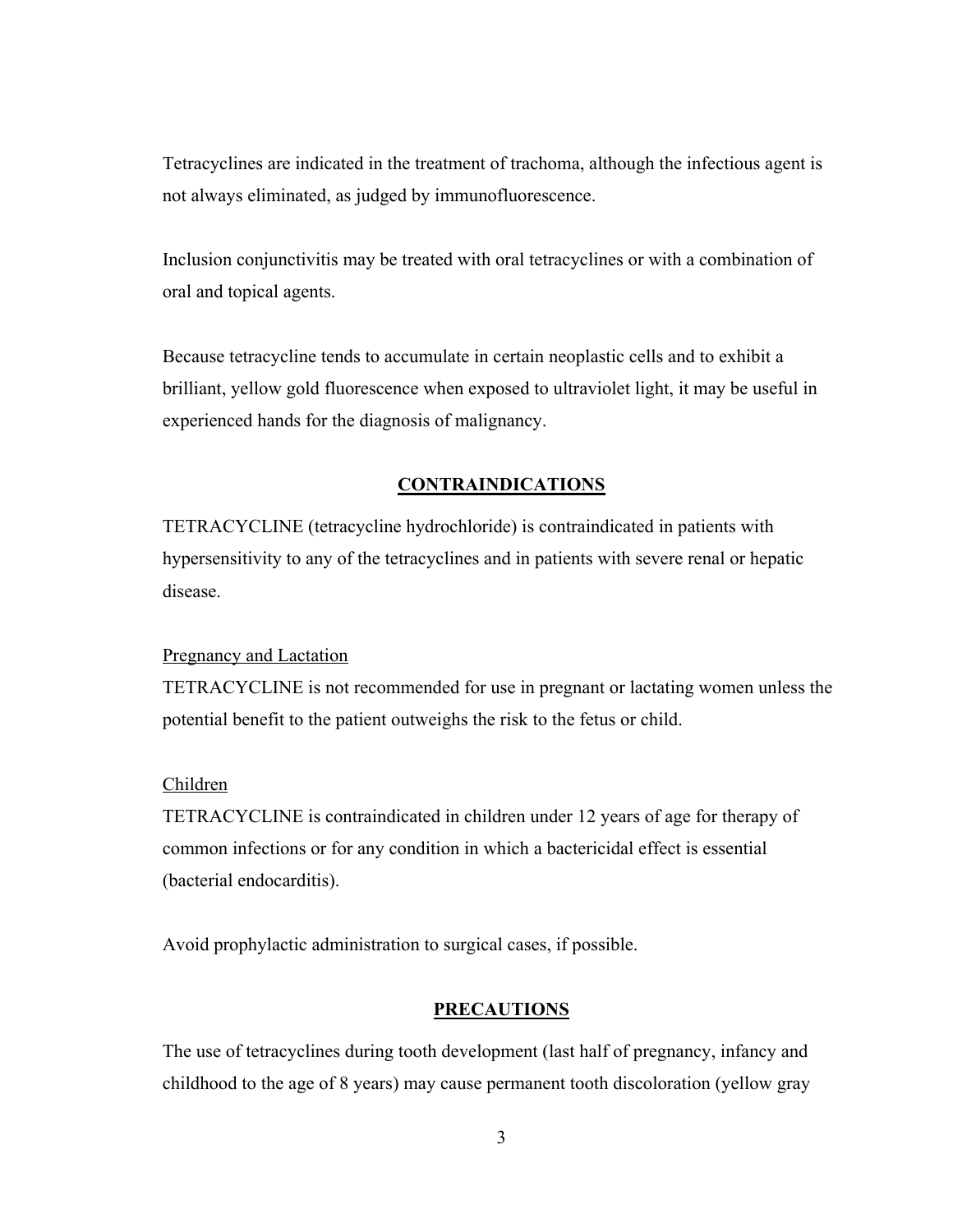brown). This reaction is more common during long-term use of the tetracyclines, but has been observed following short-term courses. Enamel hypoplasia has also been reported. Tetracycline drugs, therefore, should **not** be used in this age group unless other drugs are not likely to be effective or are contraindicated.

If renal impairment exists, even usual oral or parenteral doses may lead to excessive systemic accumulation of the drug and possible liver toxicity. Under such conditions, lower than usual doses are indicated and, if therapy is prolonged, serum level determinations of the drug may be advisable.

The antianabolic action of tetracycline may cause an increase in BUN. While this is not a problem in those with normal renal function, in patients with significantly impaired function, higher serum levels of tetracycline may lead to azotemia, hyperphosphatemia, and acidosis. Consequently, increasing levels of BUN may not accurately reflect changes in renal function; the serum creatinine will provide a more reliable index.

Photosensitivity manifested by an exaggerated sunburn reaction has been observed in some individuals taking tetracyclines. Patients should be warned to avoid exposure to direct sunlight and/or ultraviolet light while under treatment with tetracycline drugs, and treatment should be discontinued at the first evidence of skin discomfort.

Tetracyclines form a stable calcium complex in any bone forming tissue. A decrease in the fibula growth rate has been observed in prematures given oral tetracycline in doses of 25 mg/kg every 6 hours. This reaction was shown to be reversible when the drug was discontinued.

Tetracycline administration may result in overgrowth of non-susceptible organisms. Superinfections due to staphylococci and other organisms may occur during oral but rarely during parenteral administration.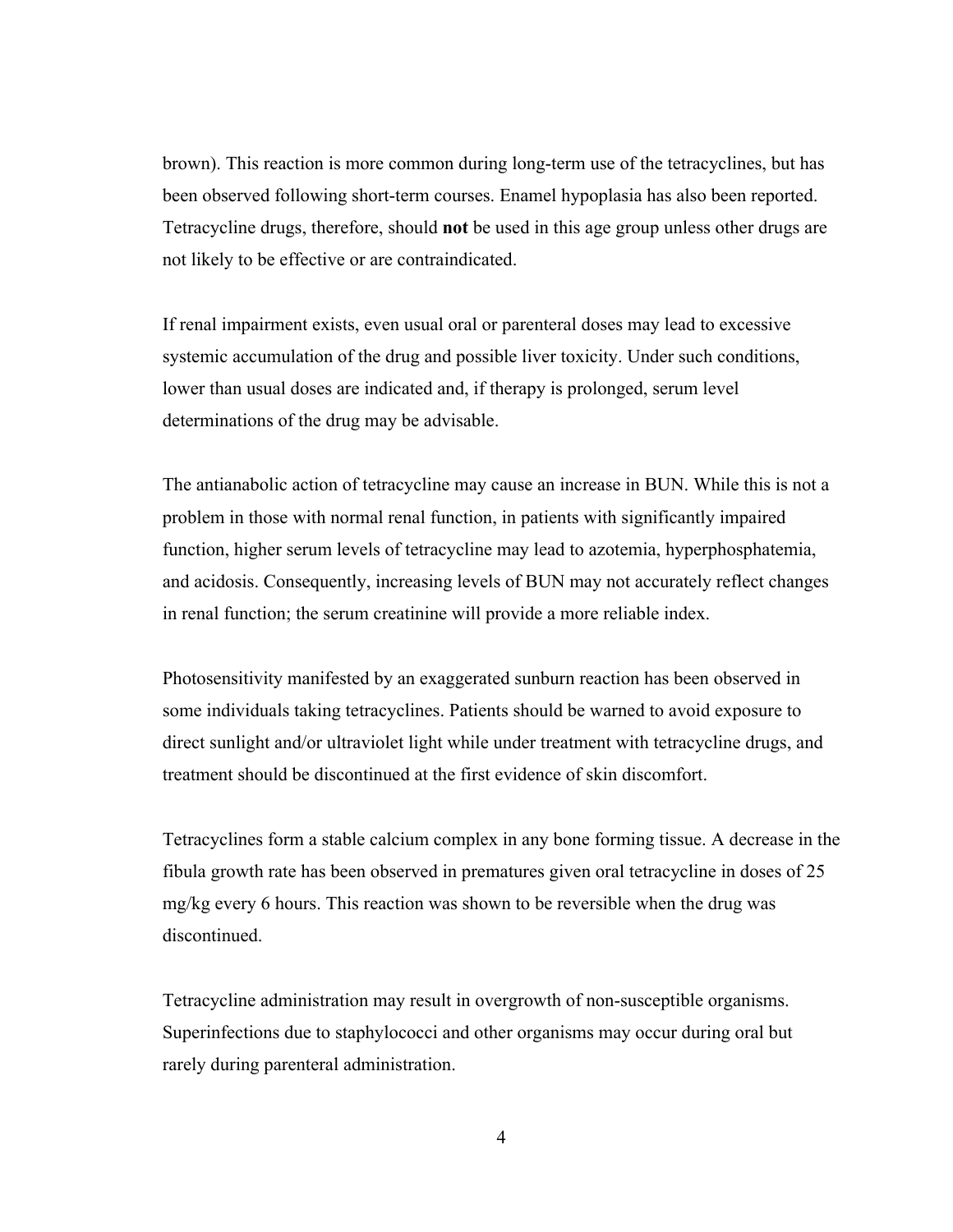*C. albicans* can produce effects at three levels: proliferation in the mouth can cause disturbances ranging from simple soreness to frank and extensive thrush, which may spread to the pharynx and possibly the bronchi; in the bowel, it can be manifested by diarrhea; also, pruritus ani occurs frequently.

Proteus and Pseudomonas species resistant to tetracyclines may become predominant in the bowel and diarrhea is common. Periodic microbiologic examination of materials, such as stool and sputum, during tetracycline therapy may alert one to changes in flora indicating bacteriologic superinfection in time to avert progression to clinical disease.

If superinfections are encountered, tetracyclines should be discontinued and appropriate therapy started. Superinfection of the bowel by staphylococci may be life threatening.

Adhere closely to expiration dates; ingestion of deteriorated tetracyclines has produced kidney damage corresponding clinically to the acute Fanconi syndrome (nausea, vomiting, albuminuria, glycosuria, aminoaciduria, hypophosphatemia, hypokalemia, and acidosis). Such damage is usually reversed slowly after withdrawal of the deteriorated tetracycline, although fatal reactions have been reported.

Before treating gonorrhea, a darkfield examination should be made from any lesion suggesting concurrent syphilis. Serological tests for syphilis should be made for at least 4 months afterwards.

Because the tetracyclines have been shown to depress plasma prothrombin activity, patients who are on anticoagulant therapy may require downward adjustment of their anticoagulant dosage. Interference with vitamin K synthesis by microorganisms in the gut has been reported.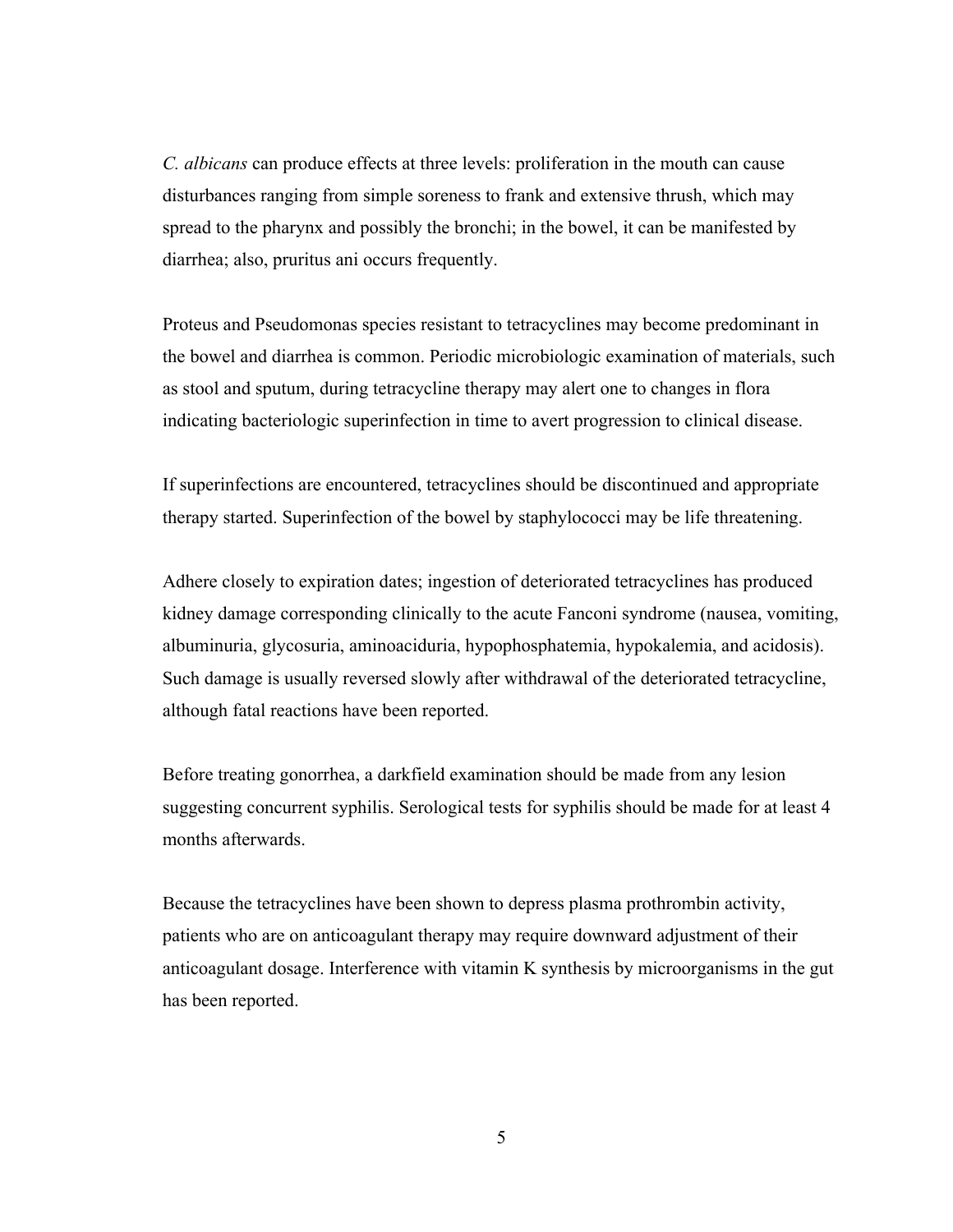Concurrent use of methoxyflurane and tetracyclines has been reported to impair renal function seriously, leading in some cases to death. Such use of these two drugs is therefore not recommended unless the benefits outweigh the risks. Since bacteriostatic drugs may interfere with the bactericidal action of penicillin, it is

advisable to avoid giving tetracycline in conjunction with penicillin.

During long-term therapy, periodic laboratory evaluation of organ systems, including hematopoietic, renal and hepatic studies should be performed.

All infections due to Group A beta-hemolytic streptococci should be treated for at least 10 days.

Since sensitivity reactions are more likely to occur in persons with a history of allergy, asthma, hay fever, or urticaria, the preparations should be used with caution in such individuals. Cross sensitization among the various tetracyclines is extremely common.

When it is essential to administer any of the tetracyclines i.v., the blood concentration should not be permitted to exceed 15  $\mu$ g/mL and, if possible, other potentially hepatotoxic drugs should be avoided. Presumably, large doses may be expected to have comparable toxicity by either the i.m. or oral route if renal or hepatic insufficiency is present.

#### **ADVERSE EFFECTS**

### **Gastrointestinal**

Anorexia, epigastric distress, nausea, vomiting, diarrhea, bulky loose stools, stomatitis, sore throat, glossitis, black hairy tongue, dysphagia, hoarseness, enterocolitis, and inflammatory lesions (with candidal overgrowth) in the anogenital region, including proctitis and pruritus ani. These reactions have been caused by both the oral and parenteral administration of tetracyclines but are less frequent after parenteral use.

6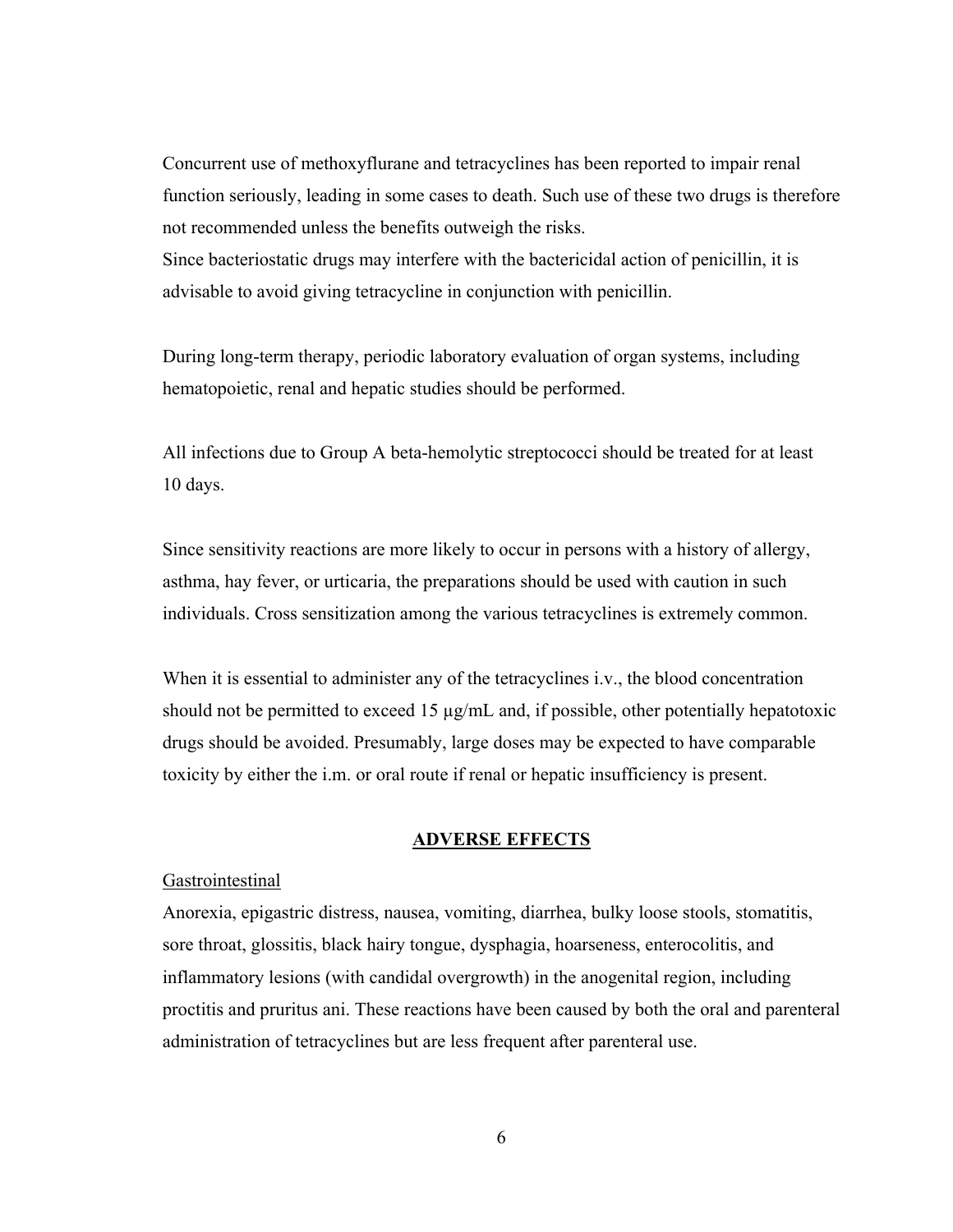# Skin

Maculopapular and erythematous rashes. Exfoliative dermatitis has been reported but is uncommon. Onycholysis and discolouration of the nails have been reported rarely. Photosensitivity has occurred (see PRECAUTIONS).

### Renal Toxicity

Rise in BUN has been reported and is apparently dose-related (see PRECAUTIONS).

Hepatic cholestasis has been reported rarely, and is usually associated with high dosage levels of tetracycline. Hepatic toxicity, associated with pancreatitis in some cases, has been attributed to the long-term use of doses larger than those recommended in patients with renal insufficiency or to the concomitant administration of other potentially hepatotoxic drugs. This serious reaction has occurred most often in pregnant or postpartum patients with pyelonephritis.

# Hypersensitivity Reactions

Urticaria, angioneurotic edema, anaphylaxis, anaphylactoid purpura, pericarditis, exacerbation of systemic lupus erythematosus, and serum sickness like reactions, as fever, rash, and arthralgia. When given over prolonged periods, tetracyclines have been reported to produce brown black microscopic discolouration of thyroid glands. No abnormalities of thyroid function studies are known to occur.

Bulging fontanels have been reported in young infants following full therapeutic dosage. This sign disappeared rapidly when the drug was discontinued.

#### Blood

Anemia, hemolytic anemia, thrombocytopenia, thrombocytopenic purpura, neutropenia and eosinophilia have been reported.